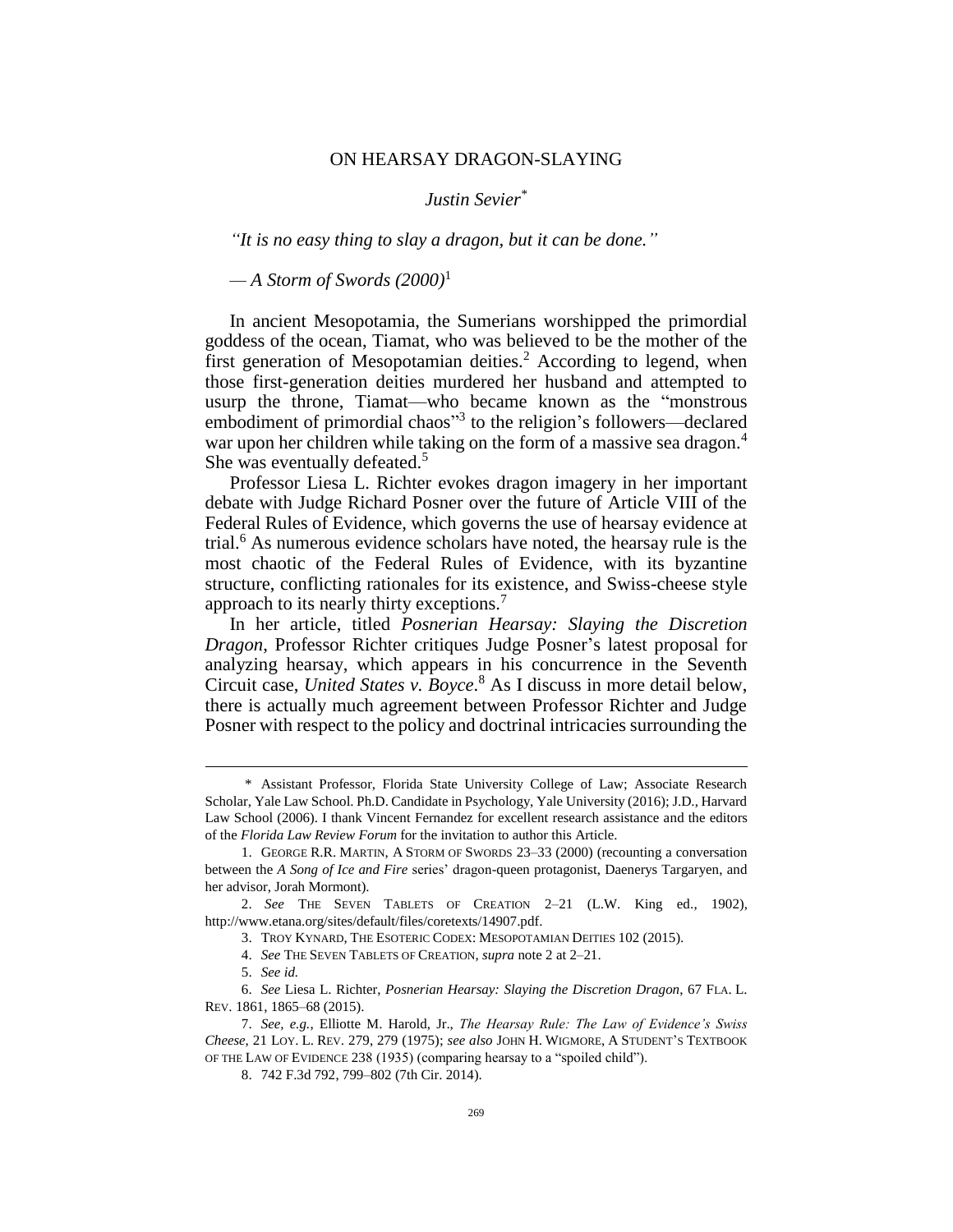rule barring hearsay evidence.<sup>9</sup> However, they disagree strongly regarding the role of judicial discretion in determining whether certain types of hearsay are "reliable enough" to overcome Article VIII's general bar on the use of second-hand information as evidence at trial. This

Article briefly (1) analyzes Judge Posner's proposed approach to hearsay, (2) examines Professor Richter's critique, and (3) discusses other paradigms—supported by experimental psychology research—by which to evaluate out-of-court statements used as evidence at trial.

I.

The debate between Professor Richter and Judge Posner vis-à-vis the rule barring hearsay evidence stems from a depressingly common domestic violence dispute. The facts are amply discussed in the Court's opinion<sup>10</sup> and in Professor Richter's critique of Judge Posner's concurrence,<sup>11</sup> but at issue was the use of hearsay statements at trial under the present sense impression<sup>12</sup> and excited utterance exceptions<sup>13</sup> to the hearsay bar. Judge Posner's concurrence included an in-depth criticism of the wisdom of the law's continued acceptance of the psychologically dubious rationale for including these types of hearsay statements as trial evidence. $^{14}$ 

However, the final paragraph of Judge Posner's concurrence also contains a much broader criticism of the current categorical approach to hearsay exceptions found in the Federal Rules of Evidence.<sup>15</sup> Because these categorical exceptions rely on incorrect folk psychology, Posner argues, the categories should be disbanded in favor of a more flexible, discretionary test, in which judges determine on a case-by-case basis the reliability of a hearsay statement as well as the likelihood that the statement will lead juries to the correct legal outcome.<sup>16</sup>

Professor Richter and Judge Posner do not actually disagree about the current hearsay regime as much as it initially appears. Critically, they agree that the reliability of a hearsay statement should be the primary determinant of whether the statement can be admitted into evidence. And Professor Richter does not suggest that rule-makers eliminate the role of judicial discretion in evidence law (more broadly) or in the exclusion of hearsay (more specifically). Rather, their disagreement is one of degree, with Judge Posner advocating for much greater use of judicial discretion

<sup>9.</sup> *See infra* Part I.

<sup>10.</sup> *See Boyce*, 742 F.3d at 793–94.

<sup>11.</sup> *See* Richter, *supra* note [6](#page-0-1) at 1876–81.

<sup>12.</sup> *See Boyce*, 742 F.3d at 796.

<sup>13.</sup> *See id.*

<sup>14.</sup> *See id.* at 801.

<sup>15.</sup> *See id.* at 802.

<sup>16.</sup> *See id.*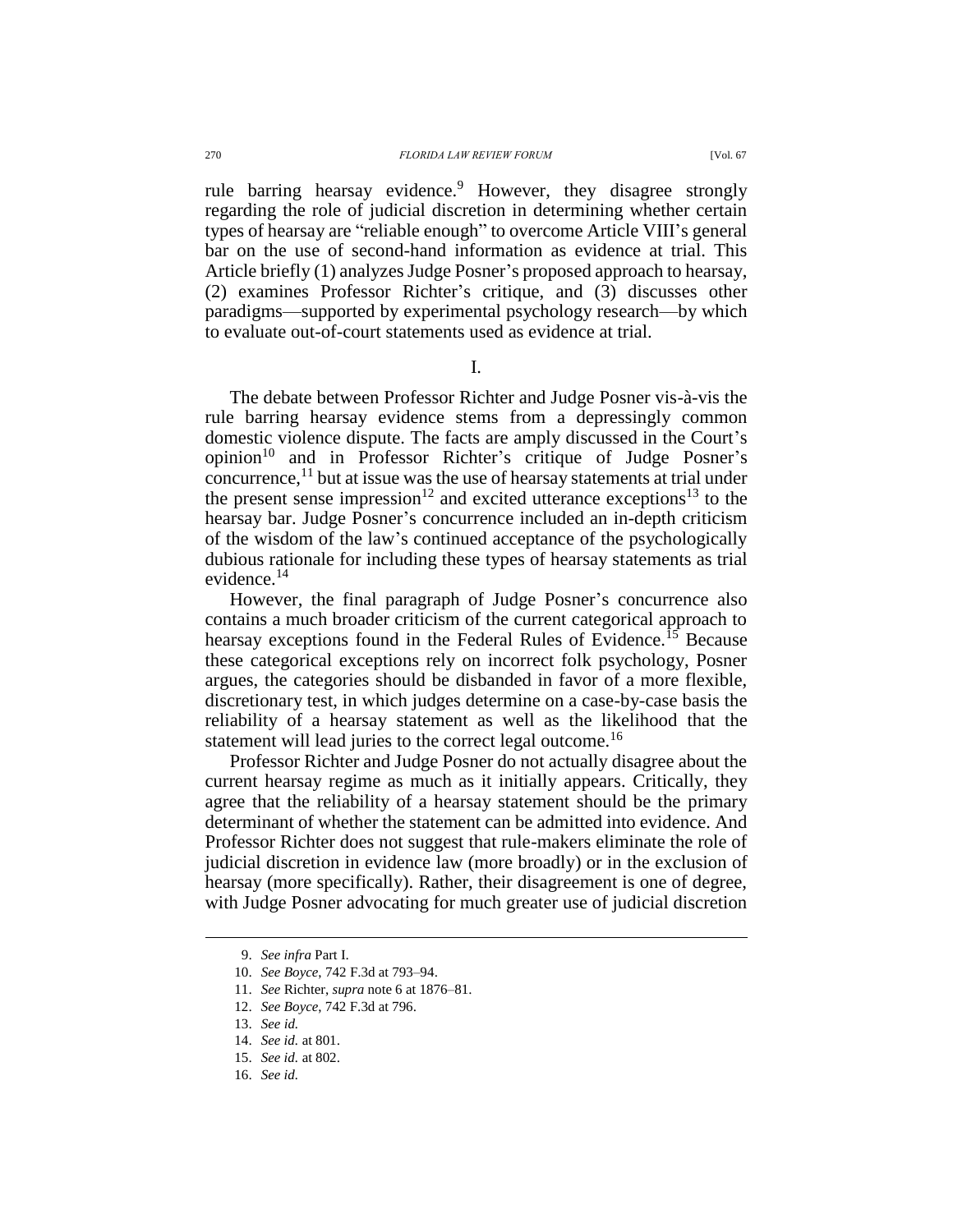at the expense of what he views as an arcane (and empirically suspect) categorical approach to the admissibility of hearsay evidence. In contrast, Professor Richter sees Judge Posner's proposal as the regressive one, harkening back to an era of unpredictable hearsay analysis that she asserts is squarely in evidence law's rear-view mirror.<sup>17</sup>

Although Professor Richter repeatedly declines to engage Judge Posner's assertions regarding the folk psychology that underlies the current hearsay regime,<sup>18</sup> Judge Posner's skepticism is well-founded. Over the past quarter-century, well-regarded social psychologists and legal scholars have published over 25 different studies, containing multiple experiments, in prestigious law reviews and peer-reviewed journals that examine how laypeople evaluate hearsay evidence.<sup>19</sup> The methods used in these studies are sophisticated, diverse, and converge on two general propositions regarding hearsay: (1) jurors *do* pay attention to the reliability risks inherent in hearsay evidence and discount that evidence defensibly and (2) the folk psychology underlying the exceptions to the hearsay rule is highly suspect.<sup>20</sup>

It may surprise readers to learn that jurors are careful consumers of hearsay evidence, because the primary rationale for the doctrine is to protect factfinders from faulty evidence whose probative weight—by implication—the fact finder is likely to overvalue. But several empirical studies suggest that this rationale is needlessly paternalistic. For example, a recent study examined whether mock jurors were attentive to (1) different types of infirmities found in hearsay evidence and (2) the effect of multiple levels of hearsay on the reliability of evidence presented in court.<sup>21</sup> The researchers found that mock jurors were attuned to a hearsay declarant's potential motive to lie about an event, misperception of that event, faulty memory for that event, and inability to accurately express herself regarding the event.<sup>22</sup> Each of these infirmities resulted in a discounting of the hearsay evidence, which was magnified when multiple

<sup>17.</sup> A preliminary note of caution is in order here. Judge Posner's "proposal" is contained in a mere paragraph at the conclusion of his *Boyce* concurrence. *See id.* Because I suspect that Judge Posner's intriguing framework was meant to be suggestive rather than comprehensive, it may behoove evidence scholars to await full briefing from Judge Posner regarding the contours of his proposal in his future scholarly work.

<sup>18.</sup> Professor Richter frequently discusses "perceived" defects in the rationale underlying various hearsay exceptions that "may" not reflect empirical reality without truly acknowledging that those defects exist. *See, e.g*., Richter, *supra* note [6,](#page-0-1) at 1868, 1898, 1900, 1904, 1908.

<sup>19.</sup> Although Professor Richter suggests that the Advisory Committee is aware of these studies, she does not cite to any of them in her article. S*ee* Richter, *supra* not[e 6,](#page-0-1) at 1897.

<sup>20.</sup> For a comprehensive literature review, see Justin Sevier, *Testing Tribe's Triangle: Juries, Hearsay, and Psychological Distance*, 103 GEO. L.J. 879, 893–96 (2015).

<sup>21.</sup> *See Boyce*, 742 F.3d at 884–85.

<sup>22.</sup> *See id.* at 906, 912 (noting that jurors scrutinize the infirmities—sincerity, memory, perception, and narrative ability—to which they were exposed to during the experiment).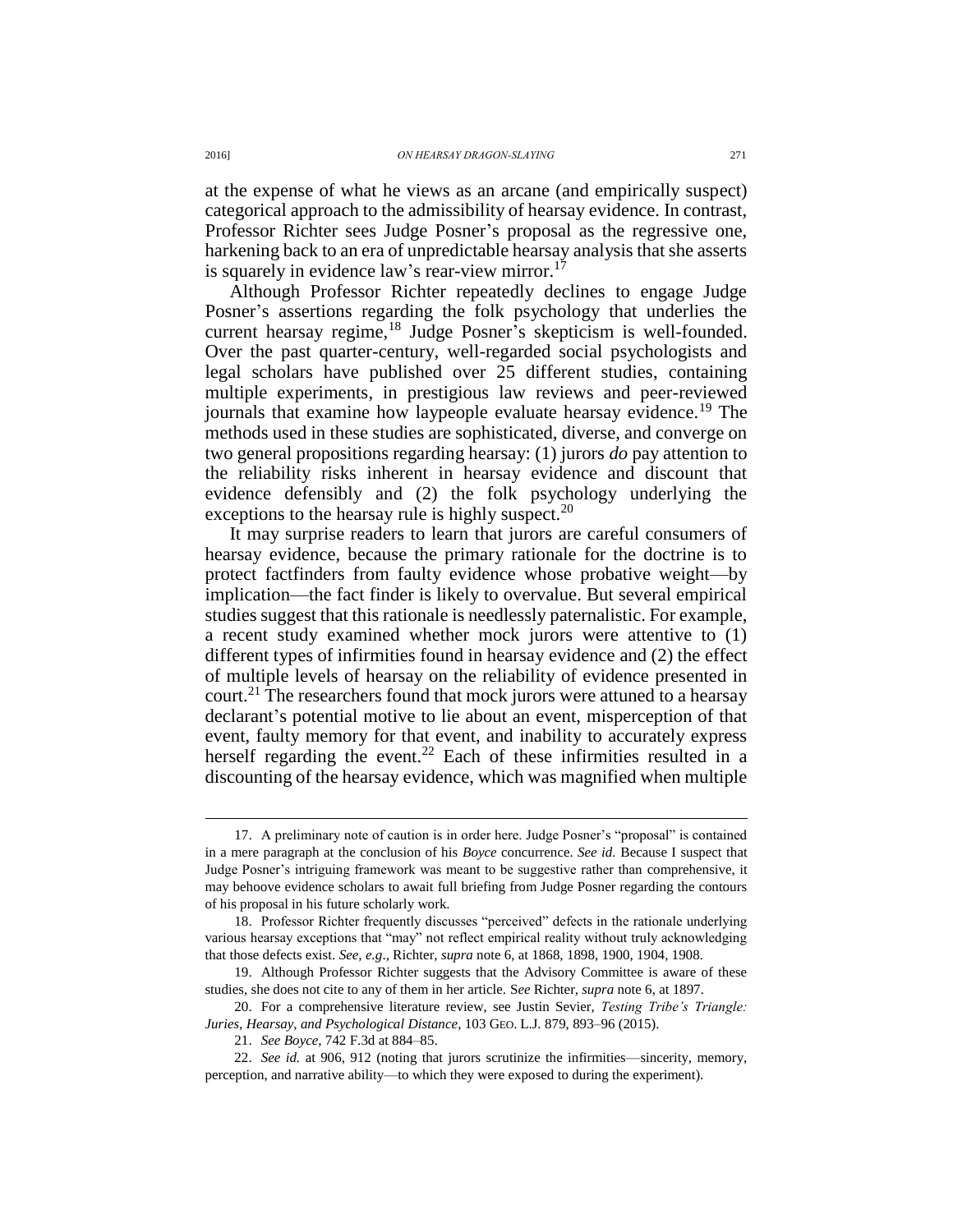levels of hearsay were present. <sup>23</sup> These findings accord with other research demonstrating that mock jurors are sensitive to hearsay declarants' cognitive limitations, motivations to lie, and ability to communicate correctly.<sup>24</sup>

<span id="page-3-1"></span>Although the weight of the empirical research casts serious doubt on the primary rationale for the rule barring hearsay, it may be said that the rule's nearly thirty exceptions tempers that criticism, because many hearsay statements—provided they fall within broad categories of 'reliability'—are admitted into evidence anyway. Again, Judge Posner correctly recognizes the difficulty with this approach under the current hearsay regime: the categories rely on unsubstantiated—and indeed, incorrect—folk wisdom regarding the types of hearsay statements that are likely to be reliable. To my knowledge, no legal scholar has systematically studied the behavioral underpinnings of each of the categorical hearsay exceptions. Rather, research that casts doubt on the categorical framework comes from studies in an array of fields including medicine, economics, and psychology. Judge Posner discusses one of these studies in his *Boyce* concurrence, which undercuts the rationale for the present sense impression exception by finding that lies can, in fact, be formed and articulated while experiencing a specified event.<sup>25</sup> There are many other studies that cast doubt on the other categorical exceptions, and although it is beyond the scope of this Article to discuss them all, three additional examples serve to illustrate the problem with the categorical approach.

<span id="page-3-0"></span>The excited utterance category of hearsay exceptions fares no better empirically than the present sense impression. Although excitement may still a person's capacity for untruthfulness, it is well-established that high levels of anxiety and arousal are associated with significant cognitive deficits in event perception, event encoding, and memory retrieval. In a particularly colorful study, participants walked through the famous London Dungeon attraction, in which they were subjected to frightening visual and auditory stimuli while wearing monitors measuring vital health statistics including heart rate and pulse.<sup>26</sup> Participants also unwittingly

<sup>23.</sup> *See id*. at 904–22.

<sup>24.</sup> *See, e.g.*, Peter Miene et al., *Juror Decision Making and the Evaluation of Hearsay Evidence*, 76 MINN. L. REV. 683, 685 (1992) (discussing the discounts that mock jurors place on hearsay); David F. Ross et al., *The Impact of Hearsay Testimony on Conviction Rates in Trials of Child Sexual Abuse: Toward Balancing the Rights of Defendants and Child Witnesses*, 5 PSYCHOL. PUB. POL'Y & L. 439, 446–47 (1999) (discussing narrative concerns with child hearsay); Justin Sevier, *Omission Suspicion: Juries, Hearsay, and Attorneys' Strategic Choice*s, 40 FLA. ST. U. L. REV. 1, 14–20 (2012) (discussing motivational discounts).

<sup>25.</sup> Monica T. Whitty et al., *Not All Lies Are Spontaneous: An Examination of Deception Across Different Modes of Communication*, 63 J. AM. SOC. FOR INFO. SCI. & TECH. 208, 208–09, 214 (2012) (finding that planned lies are not more frequent than spontaneous lies).

<sup>26.</sup> *See* Tim Valentine & Jan Mesout, *Eyewitness Identification Under Stress in the London*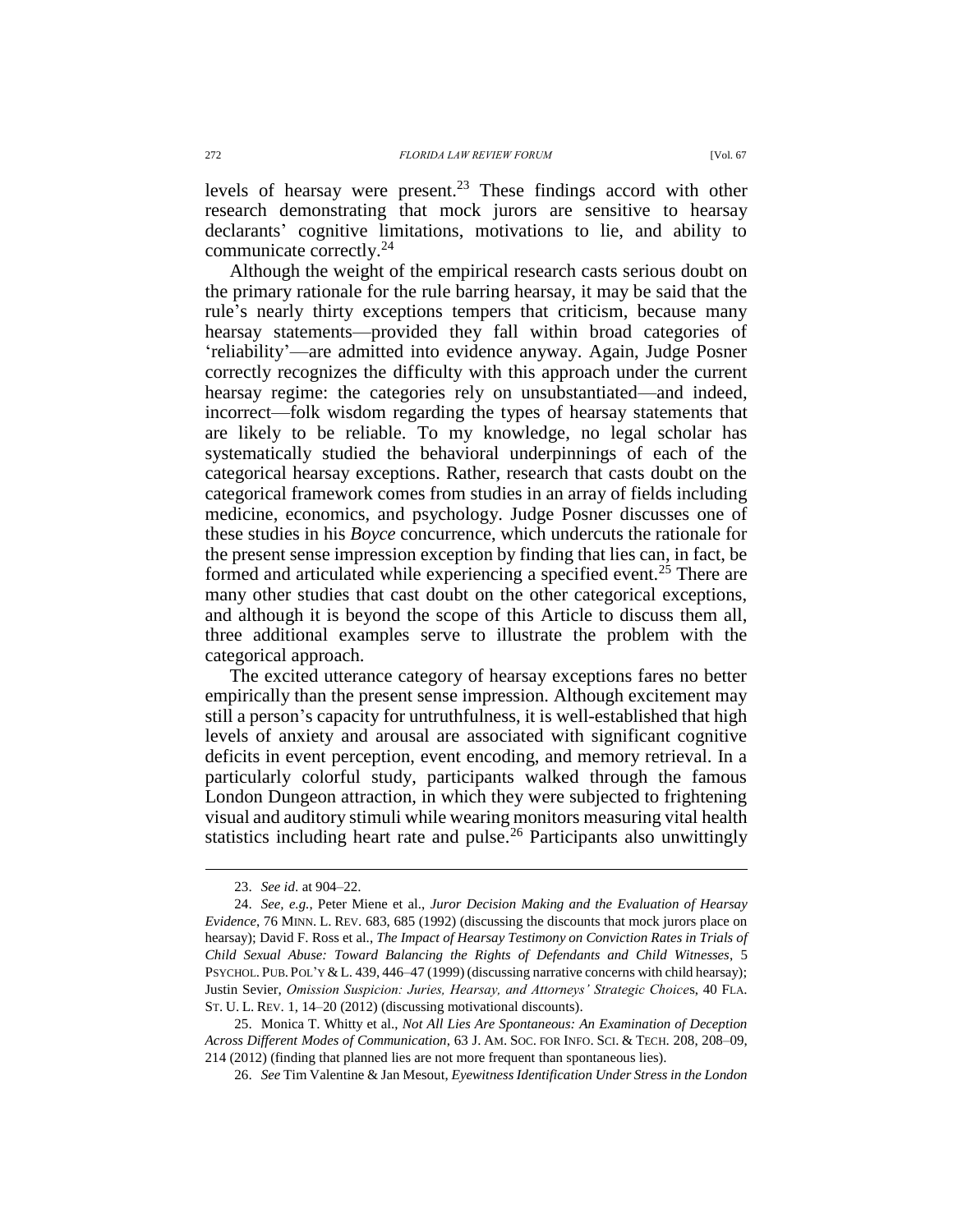took part in an eyewitness identification exercise based on what they had observed in the Dungeon.<sup>27</sup> The researchers found that as participants' anxiety levels rose—as measured by increased pulse and heart rate at the time of the identification—their perception of the perpetrator became compromised, such that they were less likely to make an accurate identification. <sup>28</sup>

Statements made for the purpose of medical treatment—assumed to be reliable, at least on average, by the Advisory Committee to the Federal Rules of Evidence—are also of dubious reliability. A recent study in the medical literature found—consistent with prior research—that roughly one-quarter of survey participants freely admitted to lying to their doctor about matters relating to their health.<sup>29</sup> Participants listed several reasons for their lies, including embarrassment, a lack of a personal connection with their doctor, and a lack of time to explain the situation fully to their physician.<sup>30</sup> And most intriguingly, the study found that participants were more honest about their health with individuals who are *not* covered by a hearsay exception under the Federal Rules, including family members, beauty professionals, and personal trainers.<sup>31</sup>

Finally, the dying declaration exception to the hearsay rule is similarly suspect. $32$  One of the theoretical underpinnings of the dying declaration category is that, when people are truly on death's door, their sense of religiosity overcomes them, such that they would not want to meet their maker with a lie on their lips. Although this proposition is difficult to test directly, a recent randomized experiment in the economics literature examined the relationship between people's self-reported religiosity and their willingness to lie about a variety of financial matters.<sup>33</sup> In accord with previous research, the study found that roughly half of the

 $\overline{a}$ 

30. *See id.*

31. *Id*. Additional research supports the proposition that people routinely lie to their health care professionals. *See* Karen Ravn, *Body of Lies: Patients Aren't 100% Honest with Doctors*, L.A. TIMES (June 8, 2009), http://articles.latimes.com/2009/jun/08/health/he-lying8.

32. The dying declaration exception, as a technical matter, is defended on the ground of necessity and not reliability. *See* FED. R. EVID. 804 and Advisory Committee Notes. Nonetheless, perceived reliability also undergirds the exception. *Id*. Indeed, it would be senseless for the Advisory Committee to deem dying declarations "necessary" evidence if they were not considered reliable, at least to some extent.

33. Jason Childs, *Personal Characteristics and Lying: An Experimental Investigation*, 121 ECON. LETTERS 425, 426 (2013).

*Dungeon*, 23 APPLIED COGNITIVE PSYCHOL. 151, 154 (2009).

<sup>27.</sup> *See id.*

<sup>28.</sup> *See* Whitty, *supra* not[e 25,](#page-3-0) at 159.

<sup>29.</sup> *New Zocdoc Study Reveals Women Are More Likely than Men to Lie to Doctors*, ZOCDOC (Nov. 10, 2015), https://www.zocdoc.com/about/news/new-zocdoc-study-revealswomen-are-more-likely-than-men-to-lie-to-doctors. It is reasonable to assume that these figures actually may be higher if the survey instrument caused some participants to respond in socially desirable ways that do not actually reflect their behavior.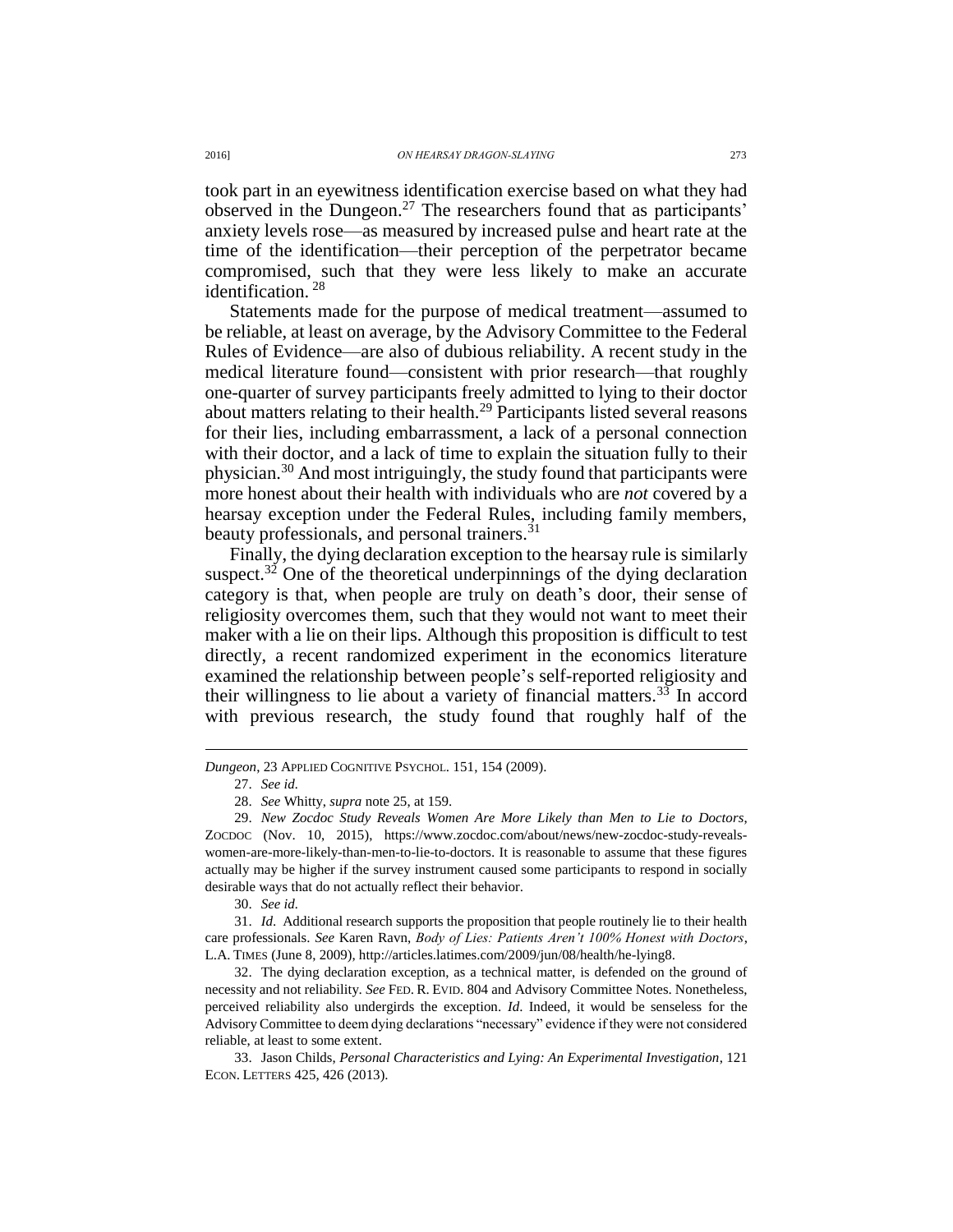participants told a lie for financial gain during the experiment.<sup>34</sup> But inconsistent with one of the assumptions of the dying declaration exception—the likelihood of lying during the experiment increased significantly if participants indicated that religion *does* play an important role in their lives. 35

This brief (non-exhaustive) review of the published research not only casts doubt on the psychological underpinnings of the hearsay rule itself, but on the validity of the categorical approach to the hearsay exceptions that Professor Richter defends. On these points, the scientific research overwhelmingly supports the views of Judge Posner. Nonetheless, Judge Posner's solution to the problem posed by the categorical hearsay approach is more controversial, and Professor Richter raises important concerns in her critique.

II.

Professor Richter argues, among other things, that Judge Posner's discretionary approach to the admissibility of hearsay would lead to inefficient trial outcomes because litigants would be unable, ex ante, to determine the worth of their case for the purposes of settling or plea bargaining. Professor Richter's concern is important not just for individual litigants—who may either settle unnecessarily or hold out for a trial when doing so is not in their economic interest—but also for the legitimacy of the trial system if laypeople perceive the courts to arbitrarily overcompensate certain litigants while they undercompensate others.<sup>36</sup> The published empirical literature also supports Professor Richter's assertion that a discretionary approach to the admissibility of hearsay evidence is unlikely to reduce the role of incorrect folk psychology in judicial decision making, because it opens the door to a host of well-documented cognitive biases and subconscious influences that may affect trial judges.<sup>37</sup>

There are reasons, however, to question whether these important concerns are truly implicated by Judge Posner's proposal, or even if implicated, should persuade rule makers not to adopt his discretionary approach. For example, even assuming that Judge Posner's discretionary approach would increase the likelihood of biased decision making by trial judges, any errors are likely to be distributed randomly, because different judges would presumably be affected by different heuristics and biases, depending on the individual case. Judge Posner might prefer the

<sup>34.</sup> *Cf*. *id.* at 427 (noting that 46.5% were not incentivized to lie).

<sup>35.</sup> *Id*. at 426.

<sup>36.</sup> For an overview of the research examining popular perceptions of the legitimacy of legal institutions, see, for example, TOM R. TYLER, WHY PEOPLE OBEY THE LAW (2006).

<sup>37.</sup> *See, e.g.*, Chris Guthrie et al., *Judging by Heuristic: Cognitive Illusions in Judicial Decision Making*, 86 JUDICATURE 44, 50 (2002).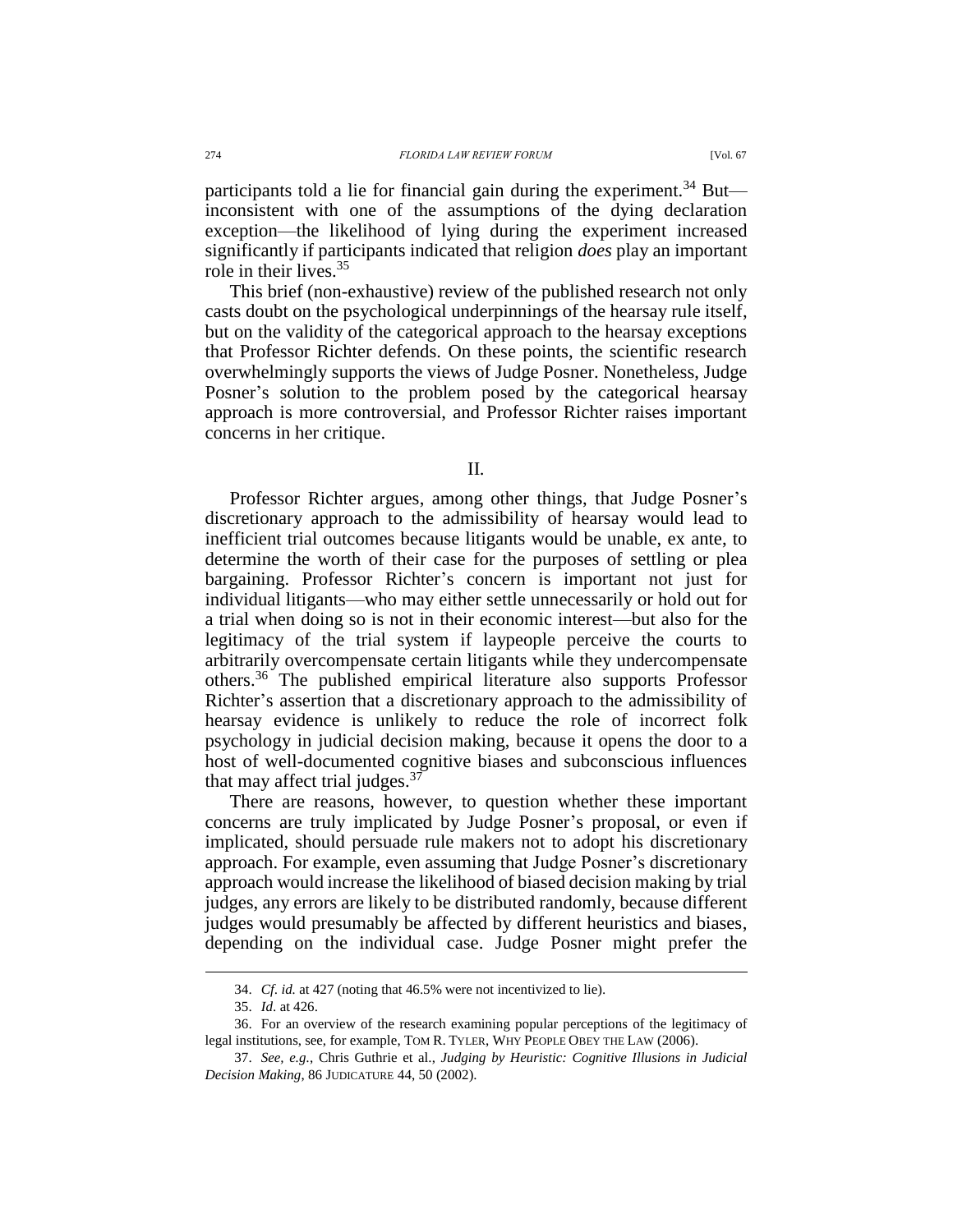randomized error of his proposal over what social science suggests to be *systematic* error embodied in the current categorical hearsay regime. Such systematic error may even place certain litigants in predictably disadvantageous positions if, for example, prosecutors are more likely than defendants to successfully proffer excited utterances and present sense impressions that do not face the crucible of cross-examination in court. 38

Rule makers may also question whether the randomized error that Professor Richter asserts is endemic to Judge Posner's discretionary approach to hearsay would truly impose costs on litigants in practice. The psychological literature does indeed reveal a host of decision-making heuristics and biases that occur under conditions of uncertainty, such as a trial. But the research also reveals that these biases can be overcome if an individual (1) becomes aware of the bias, (2) is cognitively able to correct for the bias, and (3) is motivated to do so.<sup>39</sup> As a class, judges are highly intelligent and highly educated; they are also, presumably, invested in the fair and impartial administration of justice. Moreover, many programs—run by influential law and psychology scholars—are aimed at educating judges regarding their implicit biases and providing them with tools to correct for biased decision making. Research suggests that these programs have been successful.<sup>40</sup>

Professor Richter's point regarding the role of judicial discretion in the economics of a party's litigation strategy is important and intriguing. At the outset, her argument regarding how litigants behave in this regard diverges remarkably from her argument regarding how judges behave. Judges, according to Professor Richter, may fall prey to decision-making biases that will affect their ability to make optimal hearsay decisions. But Professor Richter has significantly more confidence in the economic rationality of litigants and their attorneys, whom she assumes are optimally attempting to ascertain the value of their case for the purpose

<sup>38.</sup> Although I know of no study that has examined this particular issue, empirical evidence suggests that, in other contexts, criminal prosecutors have higher success rates of admitting expert scientific testimony than do criminal defendants and civil plaintiffs. *See*, *e.g.*, Paul C. Giannelli, Daubert *and Criminal Prosecutions*, 26 CRIM. JUST. 61 (2011).

Moreover, in the context of excited utterances and present sense impressions, the discretion afforded trial judges under Judge Posner's standard—which concerns Professor Richter—already occurs in the context of judges' preliminary determinations on conditional relevance. Under Federal Rule of Evidence 104, judges must make preliminary determinations regarding, for example, whether a hearsay statement was sufficiently excited when it was uttered (or, in the case of a present sense impression, that the impression was uttered in close proximity to the event at issue). *See* FED. R. EVID. 104(a). Judge Posner's proposal may make these discretionary determinations more transparent, which may benefit the legal system.

<sup>39.</sup> *See* Daniel Kahneman, *A Perspective on Judgment and Choice: Mapping Bounded Rationality*, 58 AM. PSYCHOLOGIST 697, 716–17 (2003).

<sup>40.</sup> Many such programs exist. For a review of coursework and other efforts in this area, see THE NAT'L JUDICIAL COLL., http://www.judges.org (last visited Sept. 26, 2016).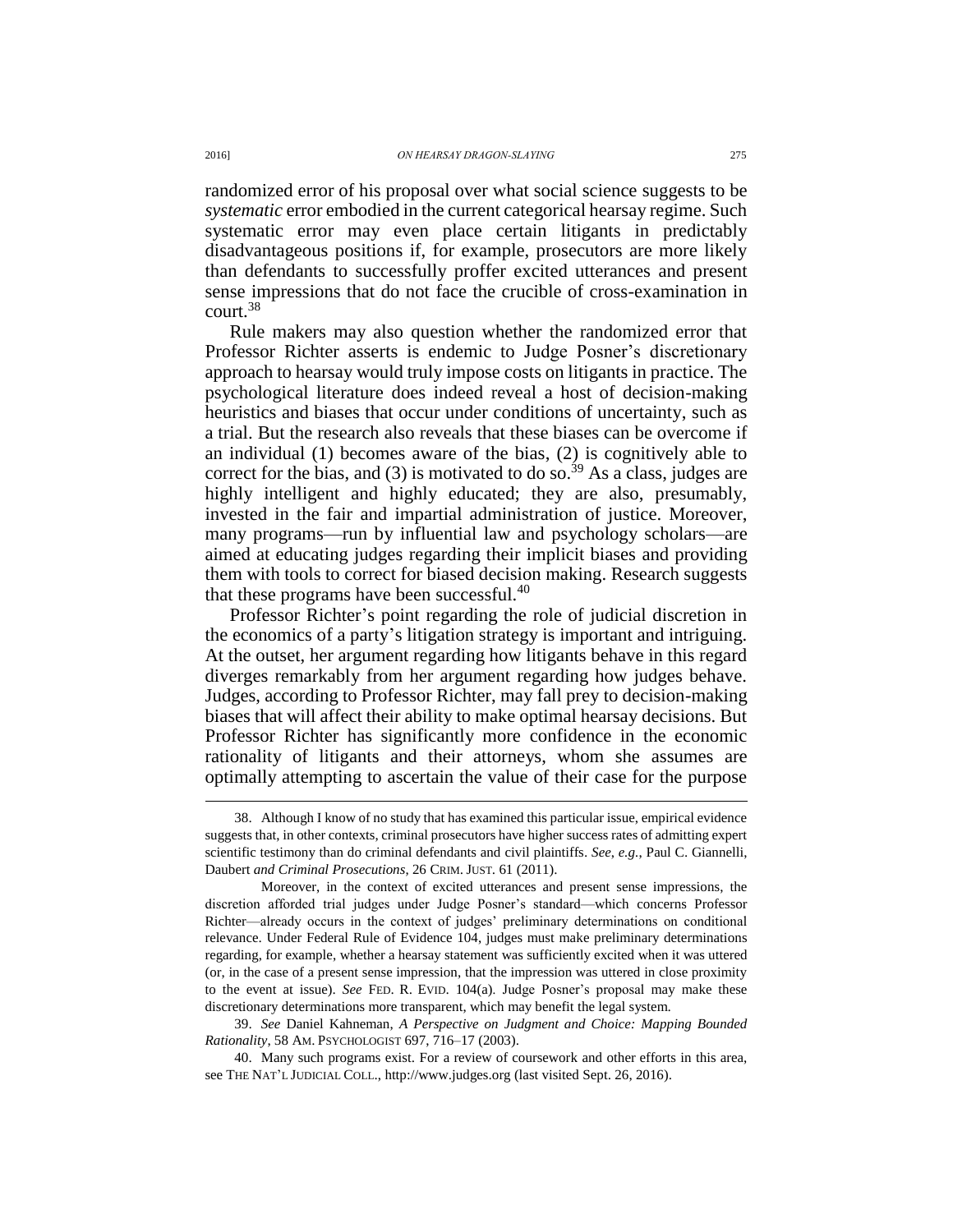of settlement or plea bargains. Professor Richter therefore worries that Judge Posner's discretionary approach will create unacceptable noise in the data underlying these important litigation calculations.

Professor Richter's point is a fair one, although I wish I shared her optimism regarding how litigants and attorneys actually evaluate their cases. Putting aside the issue of how often the value of a case actually turns on the admissibility of hearsay evidence, which is an intriguing question that has no empirical answer to date, the same social science research that is applicable to judicial decision making may apply even more strongly to the legal decision-making capabilities of laypeople. Indeed, behavioral economics research on the endowment effect, the optimism bias, and the self-serving bias suggests that litigants consistently overvalue the probative worth of their own evidence while simultaneously devaluing the worth of their adversary's evidence.<sup>41</sup>

These effects are far from theoretical in the legal field. Peer-reviewed studies also suggest that litigants and their attorneys are irrational when evaluating the merits and strengths of their cases. A recent study by psychologist Jane Goodman-Delahunty and colleagues examined how nearly 500 practicing attorneys from across the country evaluated their active cases.<sup>42</sup> Attorneys were asked to state the minimum goal that they could reach in their case to consider the case "a win," and were asked their degree of confidence that they could achieve that goal.<sup>43</sup> Participants were then asked—either before or after they gave their confidence estimates—to generate reasons why they might not achieve their goals for their clients.<sup>44</sup> The results showed, among other things, that many of the attorneys failed to achieve their self-reported minimum goals and vastly overestimated the likelihood that they would achieve them.<sup>45</sup> Interestingly, the attorneys' work experience had no effect on these findings<sup>46</sup> nor did asking attorneys to generate reasons for not achieving their goals.<sup>47</sup> Other researchers have reached similar conclusions with respect to the decisions of laypeople as well.<sup>48</sup>

However, Professor Richter could correctly assert that her

<sup>41.</sup> *See, e.g*., Daniel Kahneman et al., *Anomolies: The Endowment Effect, Loss Aversion, and Status Quo Bias*, 5 J. ECON. PERSPECTIVES 193, 194–97 (1991) (explaining these biases); *see also* Tali Sharot, *The Optimism Bias*, 23 CURRENT BIOLOGY R941, R941 (2011) (explaining the optimism bias).

<sup>42.</sup> Jane Goodman-Delahunty et al., *Insightful or Wishful: Lawyers' Ability to Predict Case Outcomes*, 16 PSYCHOL., PUB. POL'Y & L. 133, 138–39 (2010).

<sup>43.</sup> *See id.* at 139.

<sup>44.</sup> *Id.*

<sup>45.</sup> *See id.* at 140–41.

<sup>46.</sup> *See id.* at 144.

<sup>47.</sup> *See id.* at 148.

<sup>48.</sup> *See, e.g*., George Loewenstein et al., *Self-Serving Assessments of Fairness and Pretrial Bargaining*, 22 J. LEG. STUD. 135, 154 (1993).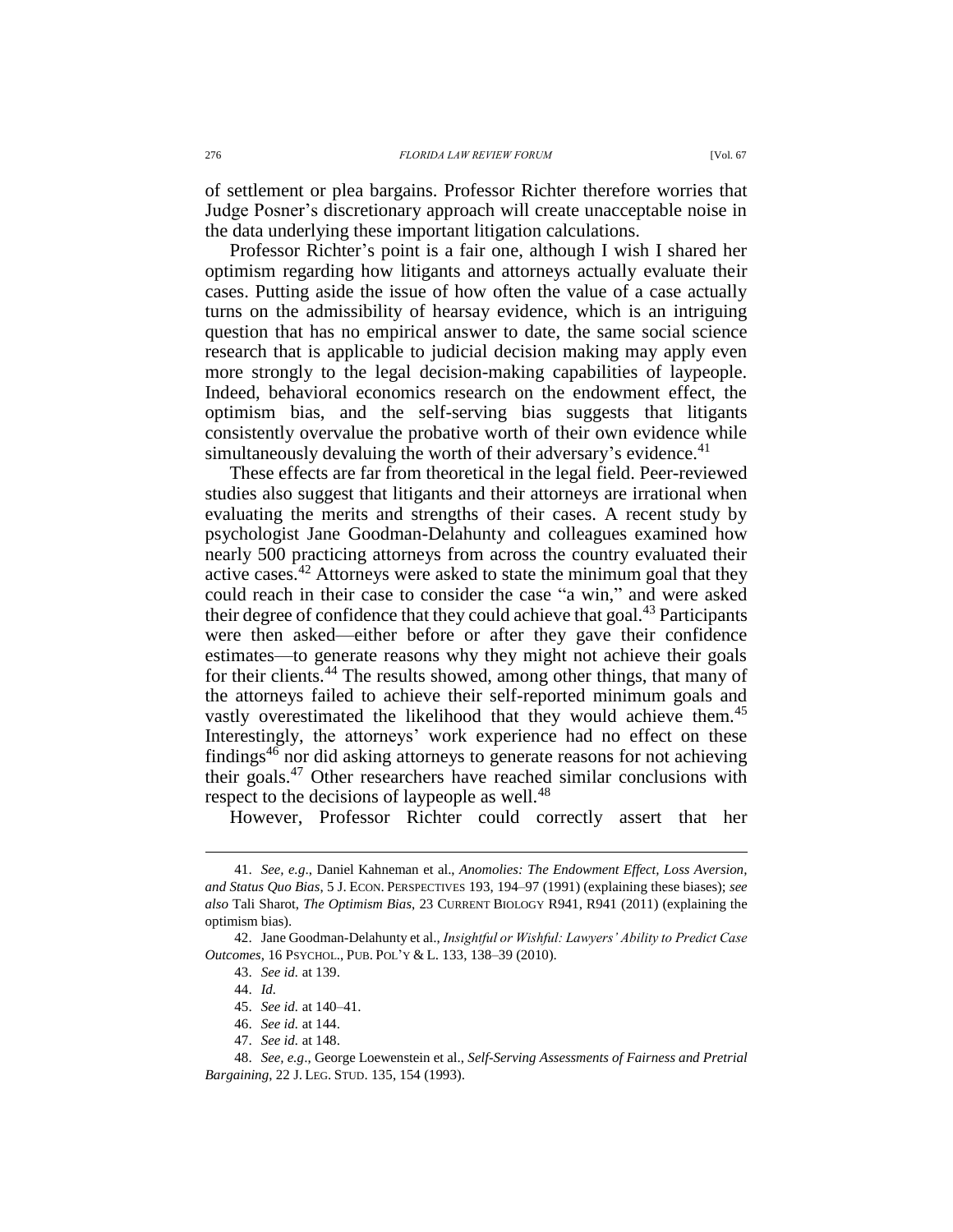observations have normative weight regardless of how attorneys and laypeople actually behave. After all, shouldn't rule makers create an evidentiary system that *encourages* litigants to engage in economic valuations of their cases, even if laypeople do not actually engage in it? This argument has persuasive force, but Judge Posner's proposal exists precisely because the actual behavior of legal actors deviates from the theoretical assumptions that underlie the categorical hearsay exceptions. Those who agree with Judge Posner would therefore be unpersuaded by a normative argument that is based on the speculative effects of hearsay admissibility rulings on the types of economic valuations that laypeople and their attorneys do not actually make.

Moreover, it is unclear how much Judge Posner's proposal would truly alter the litigation calculus even assuming, contrary to the empirical research, that litigants and attorneys *do* rationally calculate the value of their cases. Federal Rule of Evidence 403 almost always allows judges to exclude even highly relevant evidence, including hearsay evidence, if the prejudicial effect of that evidence substantially outweighs its probative value.<sup>49</sup> And although it is an exceedingly narrow exception to the rule barring hearsay, Federal Rule of Evidence 807 gives judges the discretion to allow into evidence hearsay that is deemed particularly reliable, but does not fall into the existing hearsay categories.<sup>50</sup>

Finally, and relatedly, Professor Richter argues that Judge Posner's proposal will increase litigation costs, because there will be less authority on which litigants can rely in determining whether their hearsay evidence is admissible. Thus, courts' and litigants' valuable resources will be taxed unacceptably through burdensome pretrial hearings and appellate proceedings. Professor Richter's point is well-taken: Judge Posner's proposal may in fact burden all but the most resourceful litigants. It is worth noting, however, that *any* change in the substantive law will necessarily result in these additional costs, and I remain more optimistic than Professor Richter regarding how quickly those costs will be reduced. Many areas of the law, including the law of evidence, are composed of legal "totality of the circumstances" tests, which are, by their nature, factspecific inquiries.<sup>51</sup> Nonetheless, there are still bodies of case law surrounding, for example, Federal Rule of Evidence 403 and 807 that develop over time and give litigants at least some sense of how their evidence is likely to fare in comparison to that case law.<sup>52</sup> More research

<sup>49.</sup> *See* FED R. EVID. 403 and Advisory Committee Notes.

<sup>50.</sup> *See* FED R. EVID. 807 and Advisory Committee Notes.

<sup>51.</sup> For a recent example of a fact-intensive ineffective assistance of counsel trial court ruling, see Respondent Adnan Syed's Conditional Application for Leave to Cross Appeal, Syed v. State, No. 199103042-046 (Md. Cir. Ct. 2016).

<sup>52.</sup> For such an example in the context of a claim for ineffective assistance of counsel, see *id*.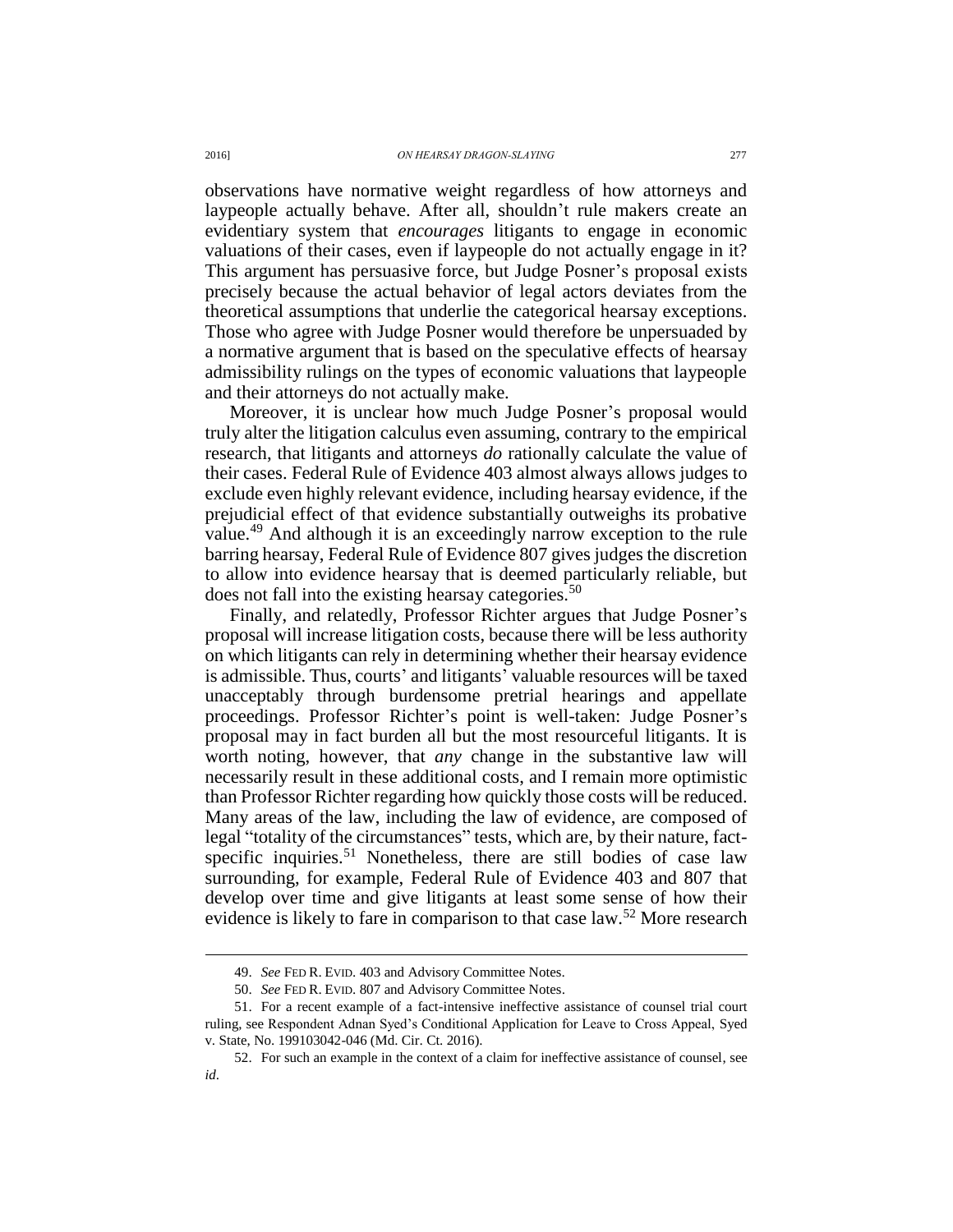examining the effects of these legal startup costs is necessary, and Judge Posner's response to Professor Richter's critique on this point would be illuminating.

## III.

The important debate between Professor Richter and Judge Posner regarding the future of the categorical exceptions to the rule barring hearsay evidence assumes that the reliability of the hearsay statement should be the determining factor regarding whether the statement overcomes the Article VIII hearsay bar. But Professor Richter's defense of the categorical hearsay regime is not dogmatic. She explicitly states albeit as a second-best alternative to the current regime—that a hearsay rule that is not premised on reliability may be desirable instead. In so arguing, she discusses the relationship between the hearsay rule and the Sixth Amendment's Confrontation Clause as well as Professor Michael Seigel's proposal to create a "best evidence" rule for allowing hearsay into court.<sup>53</sup> As I have written elsewhere in more detail, I agree with Professor Richter that the time has come for rule makers to get out of the reliability business—and the empirical baggage that comes with it—in fashioning the rationale for the hearsay bar and its exceptions.<sup>54</sup>

As intriguing as a "best evidence" approach to the hearsay rule is, I am not sure that I agree with Professor Richter that this approach is untethered to the reliability rationale that is so problematic with respect to the current hearsay regime. The paradigm is premised on the notion of forbidding parties from engaging in gamesmanship by proffering less reliable hearsay evidence in place of other, presumably more reliable evidence that would face the crucible of cross-examination. I agree with Professor Richter that if reliability must be the primary rationale for the hearsay rule, a "best evidence" approach may result in more reliable evidence, notwithstanding the empirical research that suggests that jurors already apply a "best evidence" discount to such type of testimony.<sup>55</sup>

But as the empirical research suggests, reform proposals that focus on the reliability of hearsay evidence may be solutions in search of a problem. If rule makers wish to extract themselves from the reliability knot in which the hearsay rule currently finds itself, they might look to

<sup>53.</sup> *See* Michael L. Seigel, *Rationalizing Hearsay: A Proposal for a Best Evidence Hearsay Rule*, 72 B.U. L. REV. 893, 896 (1992).

<sup>54.</sup> *See* Justin Sevier, *Popularizing Hearsay*, 104 GEO. L.J. 644, 688 (2016).

<sup>55.</sup> In that study, the researchers manipulated circumstantial evidence of the attorneys' motivation to proffer hearsay evidence instead of the best evidence available to the attorney. The study found that—consistent with psychological research on how people consider motivation when making behavioral attributions about environmental stimuli—mock jurors were attuned to the attorneys' motivations and discounted the evidence substantially. *See* Sevier, *supra* note [24,](#page-3-1) at 50.